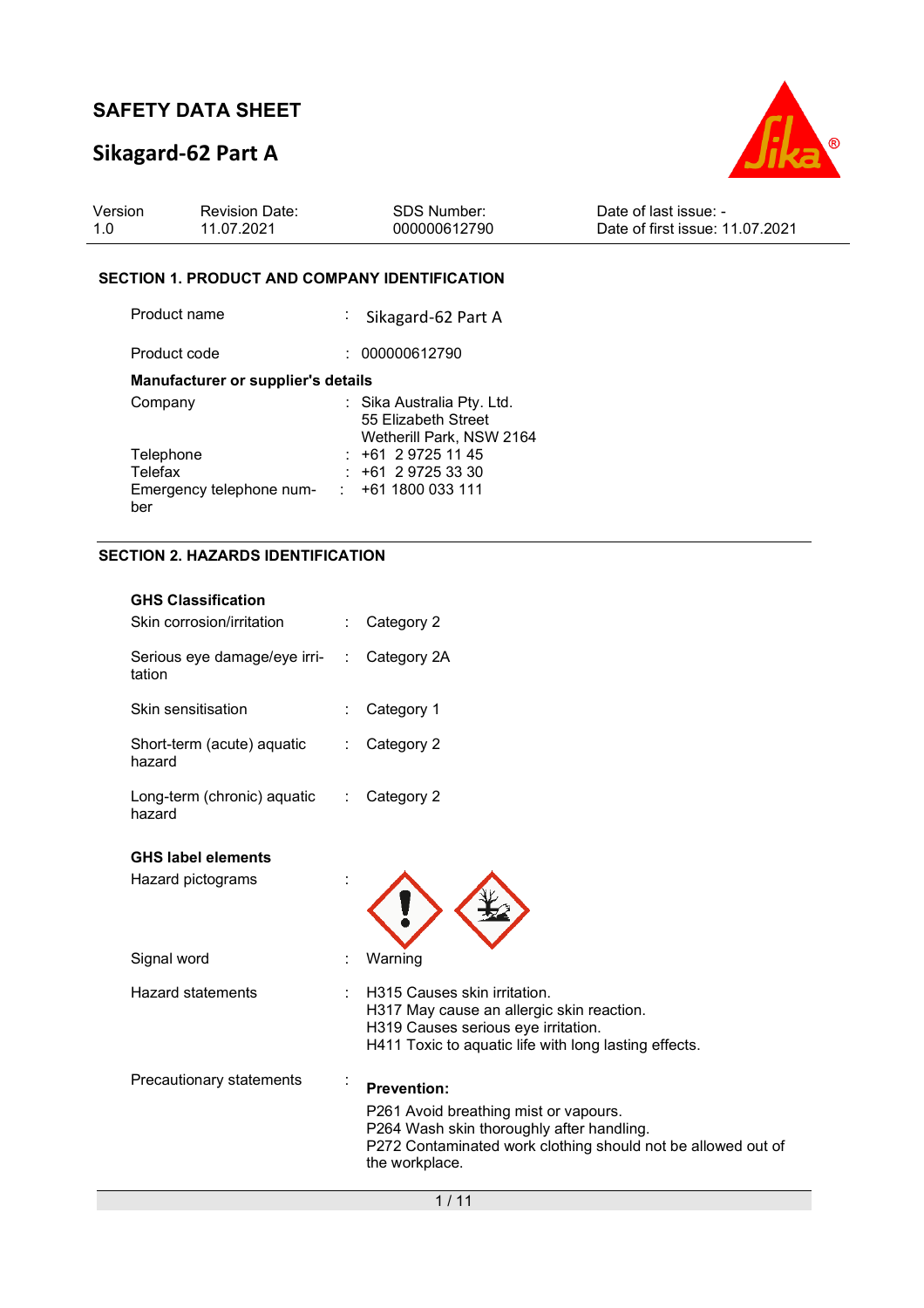# **Sikagard-62 Part A**



| Version<br><b>Revision Date:</b><br>11.07.2021<br>1.0 | <b>SDS Number:</b><br>000000612790 | Date of last issue: -<br>Date of first issue: 11.07.2021                                                                                                                    |                                                                                                                                                                                                                                                                                                                                |
|-------------------------------------------------------|------------------------------------|-----------------------------------------------------------------------------------------------------------------------------------------------------------------------------|--------------------------------------------------------------------------------------------------------------------------------------------------------------------------------------------------------------------------------------------------------------------------------------------------------------------------------|
|                                                       |                                    | P273 Avoid release to the environment.                                                                                                                                      | P280 Wear protective gloves/ eye protection/ face protection.                                                                                                                                                                                                                                                                  |
|                                                       |                                    | <b>Response:</b><br>P302 + P352 IF ON SKIN: Wash with plenty of water.<br>easy to do. Continue rinsing.<br>vice/ attention.<br>tention.<br>reuse.<br>P391 Collect spillage. | P305 + P351 + P338 IF IN EYES: Rinse cautiously with water<br>for several minutes. Remove contact lenses, if present and<br>P333 + P313 If skin irritation or rash occurs: Get medical ad-<br>P337 + P313 If eye irritation persists: Get medical advice/ at-<br>P362 + P364 Take off contaminated clothing and wash it before |
|                                                       |                                    | Disposal:<br>disposal plant.                                                                                                                                                | P501 Dispose of contents/ container to an approved waste                                                                                                                                                                                                                                                                       |

### **Other hazards which do not result in classification**

None known.

### **SECTION 3. COMPOSITION/INFORMATION ON INGREDIENTS**

Substance / Mixture : Mixture :

#### **Components**

**The State** 

| Chemical name                                                                                                 | CAS-No.    | Concentration (% w/w) |
|---------------------------------------------------------------------------------------------------------------|------------|-----------------------|
| reaction product: bisphenol-A-(epichlorhydrin);<br>epoxy resin (number average molecular weight<br>$\leq 700$ | 25068-38-6 | $>= 30 - 60$          |
| oxirane, mono[(C12-14-alkyloxy)methyl] derivs.                                                                | 68609-97-2 | $>= 1 - 10$           |
| xylene                                                                                                        | 1330-20-7  | $0 - 10$              |
| N,N'-ethane-1,2-diylbis(12-hydroxyoctadecan-                                                                  | 123-26-2   | $0 - 51$              |
| 1-amide)                                                                                                      |            |                       |

### **SECTION 4. FIRST AID MEASURES**

| General advice          | ÷. | Move out of dangerous area.<br>Consult a physician.<br>Show this safety data sheet to the doctor in attendance.                              |
|-------------------------|----|----------------------------------------------------------------------------------------------------------------------------------------------|
| If inhaled              |    | Move to fresh air.<br>Consult a physician after significant exposure.                                                                        |
| In case of skin contact |    | : Take off contaminated clothing and shoes immediately.<br>Wash off with soap and plenty of water.<br>If symptoms persist, call a physician. |
| In case of eye contact  | ÷  | Immediately flush eye(s) with plenty of water.<br>Remove contact lenses.                                                                     |
|                         |    | 2 / 11                                                                                                                                       |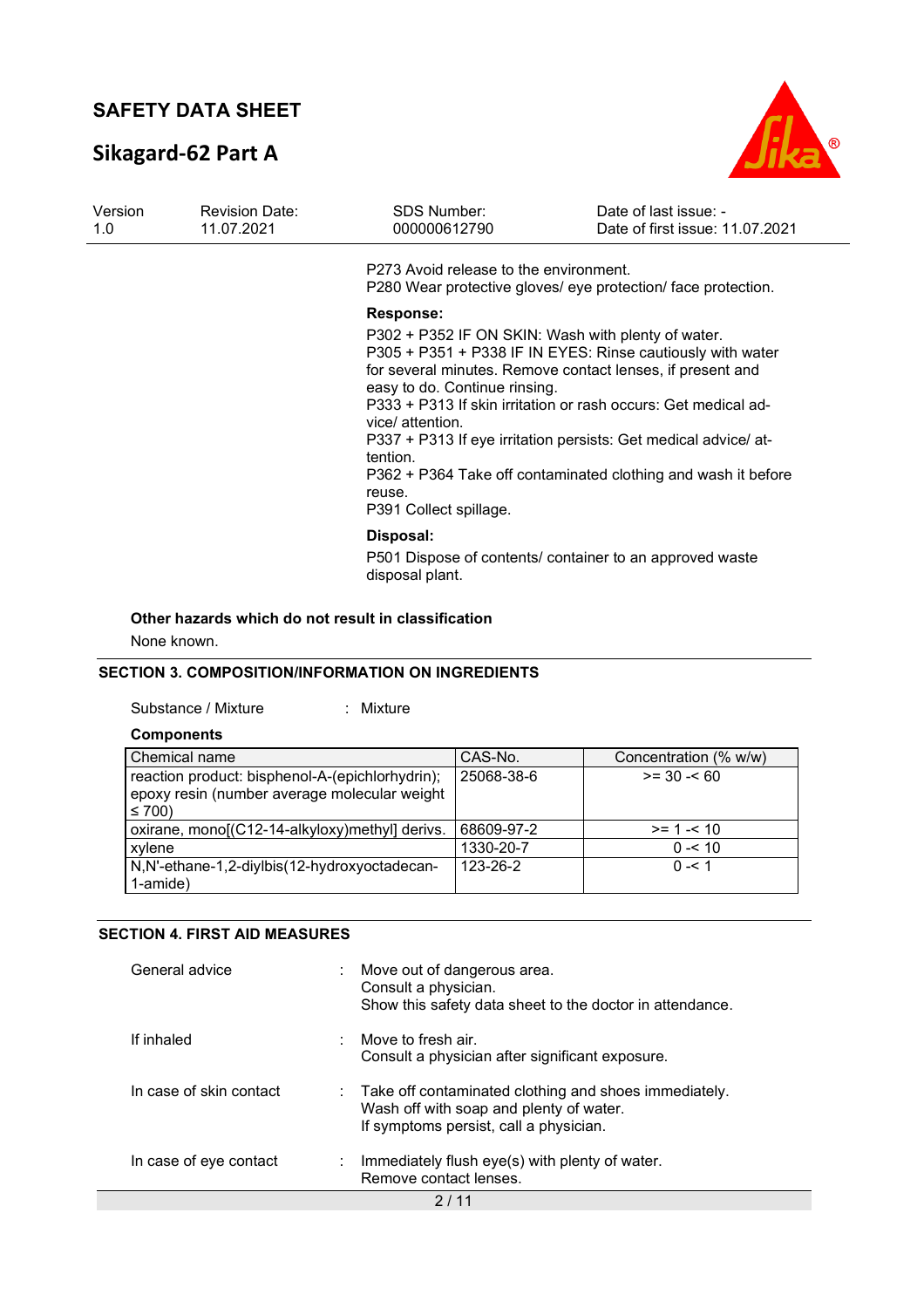# **Sikagard-62 Part A**



| Version<br>1.0 | <b>Revision Date:</b><br>11.07.2021                    | <b>SDS Number:</b><br>000000612790                                                                                                                                                                                              | Date of last issue: -<br>Date of first issue: 11.07.2021                                                               |
|----------------|--------------------------------------------------------|---------------------------------------------------------------------------------------------------------------------------------------------------------------------------------------------------------------------------------|------------------------------------------------------------------------------------------------------------------------|
|                |                                                        | Keep eye wide open while rinsing.<br>If eye irritation persists, consult a specialist.                                                                                                                                          |                                                                                                                        |
| If swallowed   |                                                        | Do not give milk or alcoholic beverages.<br>Obtain medical attention.                                                                                                                                                           | Clean mouth with water and drink afterwards plenty of water.<br>Never give anything by mouth to an unconscious person. |
| delayed        | Most important symptoms<br>and effects, both acute and | $:$ irritant effects<br>sensitising effects<br>Allergic reactions<br>Excessive lachrymation<br>Dermatitis<br>and symptoms.<br>Causes skin irritation.<br>May cause an allergic skin reaction.<br>Causes serious eye irritation. | See Section 11 for more detailed information on health effects                                                         |
|                | Notes to physician                                     | Treat symptomatically.                                                                                                                                                                                                          |                                                                                                                        |

### **SECTION 5. FIREFIGHTING MEASURES**

| Suitable extinguishing media                       | ÷.                            | Use extinguishing measures that are appropriate to local cir-<br>cumstances and the surrounding environment.                                                                                                                  |
|----------------------------------------------------|-------------------------------|-------------------------------------------------------------------------------------------------------------------------------------------------------------------------------------------------------------------------------|
| Specific hazards during fire-<br>fighting          | $\mathcal{L}^{\mathcal{L}}$ . | Do not allow run-off from fire fighting to enter drains or water<br>courses.                                                                                                                                                  |
| ucts                                               |                               | Hazardous combustion prod- : No hazardous combustion products are known                                                                                                                                                       |
| Specific extinguishing meth-<br>ods                | ÷.                            | Collect contaminated fire extinguishing water separately. This<br>must not be discharged into drains.<br>Fire residues and contaminated fire extinguishing water must<br>be disposed of in accordance with local regulations. |
| Special protective equipment :<br>for firefighters |                               | In the event of fire, wear self-contained breathing apparatus.                                                                                                                                                                |
| Hazchem Code                                       |                               | $\cdot$ 3Z                                                                                                                                                                                                                    |

### **SECTION 6. ACCIDENTAL RELEASE MEASURES**

| Personal precautions, protec-<br>tive equipment and emer-<br>gency procedures | Use personal protective equipment.<br>Deny access to unprotected persons.                                                                               |
|-------------------------------------------------------------------------------|---------------------------------------------------------------------------------------------------------------------------------------------------------|
| Environmental precautions                                                     | : Do not flush into surface water or sanitary sewer system.<br>If the product contaminates rivers and lakes or drains inform<br>respective authorities. |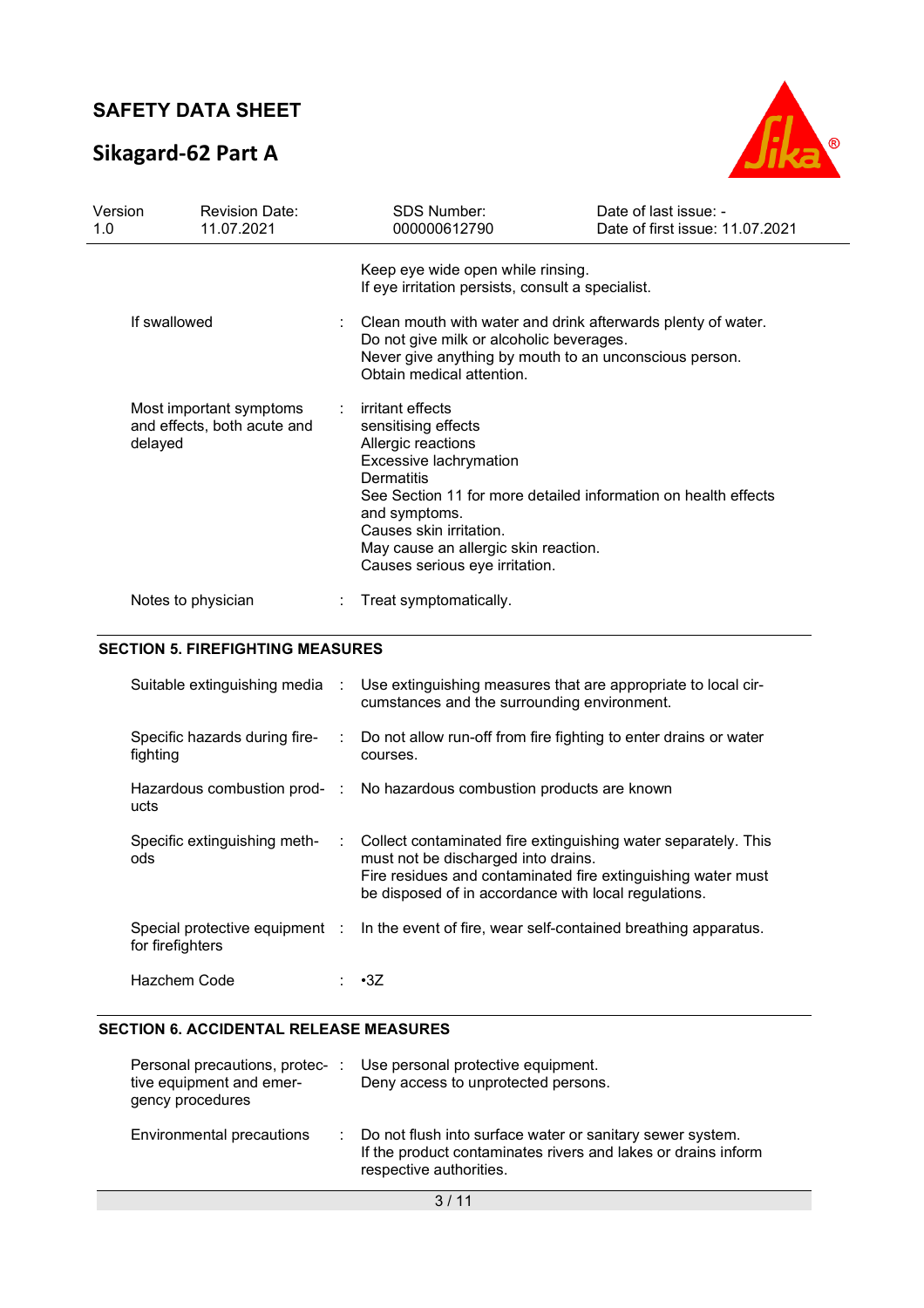# **Sikagard-62 Part A**



| Version<br>1.0 | <b>Revision Date:</b><br>11.07.2021                      | <b>SDS Number:</b><br>000000612790                                                                                                                      | Date of last issue: -<br>Date of first issue: 11.07.2021                                                                                                                                                                                                                                                                                                                                    |
|----------------|----------------------------------------------------------|---------------------------------------------------------------------------------------------------------------------------------------------------------|---------------------------------------------------------------------------------------------------------------------------------------------------------------------------------------------------------------------------------------------------------------------------------------------------------------------------------------------------------------------------------------------|
|                | Methods and materials for<br>containment and cleaning up | acid binder, universal binder, sawdust).<br>Keep in suitable, closed containers for disposal.                                                           | Soak up with inert absorbent material (e.g. sand, silica gel,                                                                                                                                                                                                                                                                                                                               |
|                | <b>SECTION 7. HANDLING AND STORAGE</b>                   |                                                                                                                                                         |                                                                                                                                                                                                                                                                                                                                                                                             |
|                | Advice on protection against<br>fire and explosion       | Normal measures for preventive fire protection.                                                                                                         |                                                                                                                                                                                                                                                                                                                                                                                             |
|                | Advice on safe handling                                  | section 8).<br>Do not get in eyes, on skin, or on clothing.<br>For personal protection see section 8.<br>used.<br>plication area.<br>products           | Avoid exceeding the given occupational exposure limits (see<br>Persons with a history of skin sensitisation problems or asth-<br>ma, allergies, chronic or recurrent respiratory disease should<br>not be employed in any process in which this mixture is being<br>Smoking, eating and drinking should be prohibited in the ap-<br>Follow standard hygiene measures when handling chemical |
|                | Hygiene measures                                         | practice.<br>When using do not eat or drink.<br>When using do not smoke.<br>Wash hands before breaks and at the end of workday.                         | Handle in accordance with good industrial hygiene and safety                                                                                                                                                                                                                                                                                                                                |
|                | Conditions for safe storage                              | Keep container tightly closed in a dry and well-ventilated<br>place.<br>kept upright to prevent leakage.<br>Store in accordance with local regulations. | Containers which are opened must be carefully resealed and                                                                                                                                                                                                                                                                                                                                  |

### **SECTION 8. EXPOSURE CONTROLS/PERSONAL PROTECTION**

### **Components with workplace control parameters**

| Components | CAS-No.   | Value type<br>(Form of<br>exposure) | Control parame-<br>ters / Permissible<br>concentration | <b>Basis</b> |
|------------|-----------|-------------------------------------|--------------------------------------------------------|--------------|
| xvlene     | 1330-20-7 | <b>STEL</b>                         | $150$ ppm<br>655 mg/m3                                 | AU OEL       |
|            |           | TWA                                 | 80 ppm<br>350 mg/m3                                    | AU OEL       |

## **Biological occupational exposure limits**

| l Components | CAS-No.   | Control    | Biological |        | <b>Sampling Permissible</b> | Basis |
|--------------|-----------|------------|------------|--------|-----------------------------|-------|
|              |           | parameters | specimen   | time   | concentration I             |       |
| xylene       | 1330-20-7 | Methylhip- | Jrine      | End of | □ 1.5 g/g creat-   ACGIH    |       |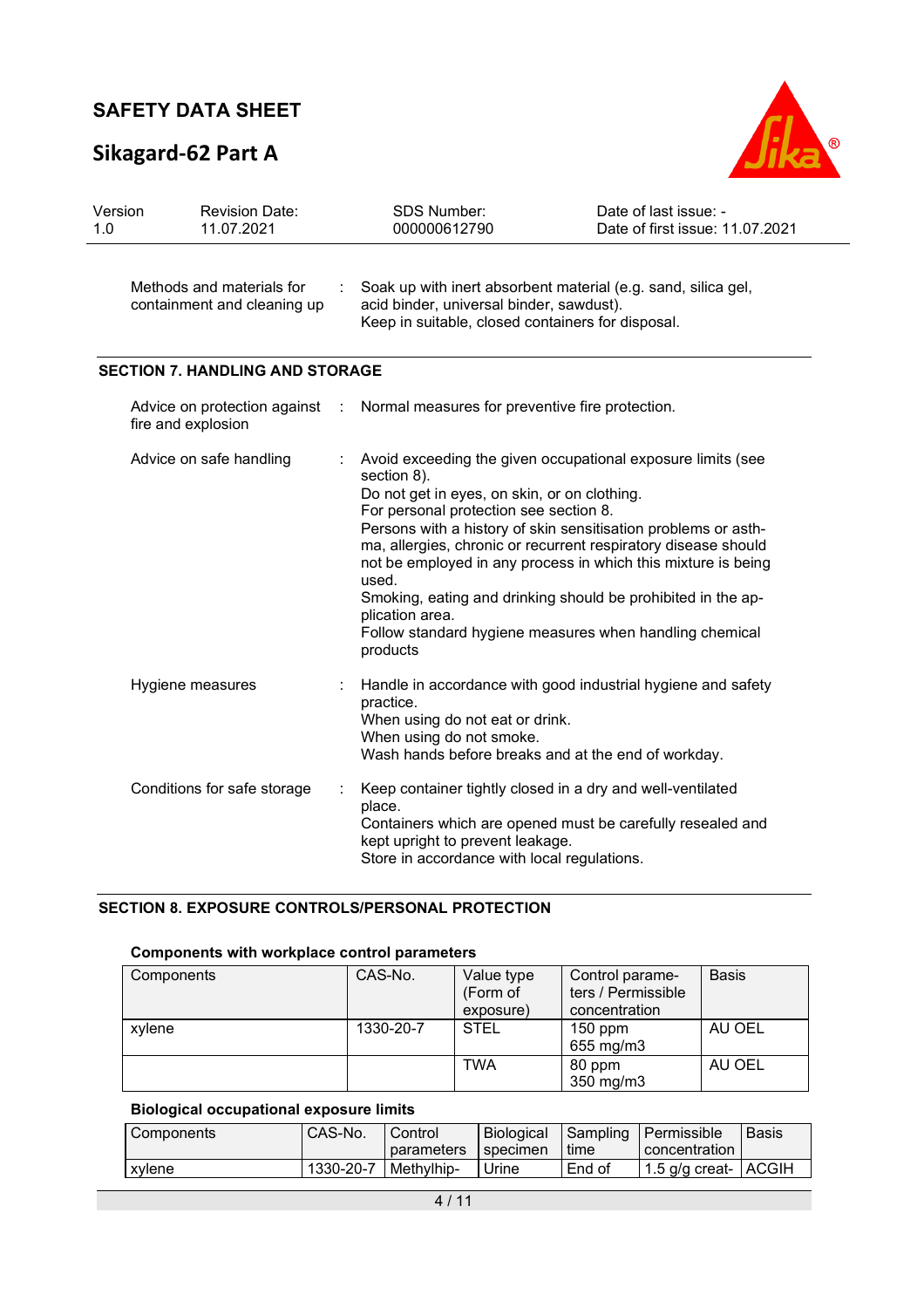# **Sikagard-62 Part A**



| Version<br>1.0 | <b>Revision Date:</b><br>11.07.2021 |  | <b>SDS Number:</b><br>000000612790                                                                                                                                                                                                                                                                                       |                                                                    | Date of last issue: -<br>Date of first issue: 11.07.2021 |            |  |
|----------------|-------------------------------------|--|--------------------------------------------------------------------------------------------------------------------------------------------------------------------------------------------------------------------------------------------------------------------------------------------------------------------------|--------------------------------------------------------------------|----------------------------------------------------------|------------|--|
|                |                                     |  | puric acids                                                                                                                                                                                                                                                                                                              | shift (As<br>soon as<br>possible<br>after ex-<br>posure<br>ceases) | inine                                                    | <b>BEI</b> |  |
|                | Appropriate engineering<br>controls |  | Use adequate ventilation and/or engineering controls to pre-<br>vent exposure to vapours.                                                                                                                                                                                                                                |                                                                    |                                                          |            |  |
|                | Personal protective equipment       |  |                                                                                                                                                                                                                                                                                                                          |                                                                    |                                                          |            |  |
|                | Respiratory protection              |  | In case of inadequate ventilation wear respiratory protection.<br>Respirator selection must be based on known or anticipated<br>exposure levels, the hazards of the product and the safe<br>working limits of the selected respirator.                                                                                   |                                                                    |                                                          |            |  |
|                | Hand protection                     |  | Chemical-resistant, impervious gloves complying with an<br>approved standard should be worn at all times when handling<br>chemical products if a risk assessment indicates this is nec-<br>essary.<br>Follow AS/NZS 1337.1<br>Recommended: Butyl rubber/nitrile rubber gloves.<br>Contaminated gloves should be removed. |                                                                    |                                                          |            |  |
|                | Eye protection                      |  | Safety glasses                                                                                                                                                                                                                                                                                                           |                                                                    |                                                          |            |  |
|                | Skin and body protection            |  | Protective clothing (e.g. safety shoes, long-sleeved working<br>clothing, long trousers)<br>Follow AS 2210:3                                                                                                                                                                                                             |                                                                    |                                                          |            |  |

## **SECTION 9. PHYSICAL AND CHEMICAL PROPERTIES**

| Appearance                                                  | t. | liquid            |
|-------------------------------------------------------------|----|-------------------|
| Colour                                                      |    | off-white         |
| Odour                                                       |    | characteristic    |
| Odour Threshold                                             |    | No data available |
| рH                                                          | ÷. | Not applicable    |
| Melting point/range / Freezing : No data available<br>point |    |                   |
| Boiling point/boiling range                                 |    | No data available |
| Flash point                                                 |    | No data available |
| Evaporation rate                                            |    | No data available |
| Flammability (solid, gas)                                   | t. | No data available |
| Upper explosion limit / Upper                               | t. | No data available |
|                                                             |    | $E$ / 44          |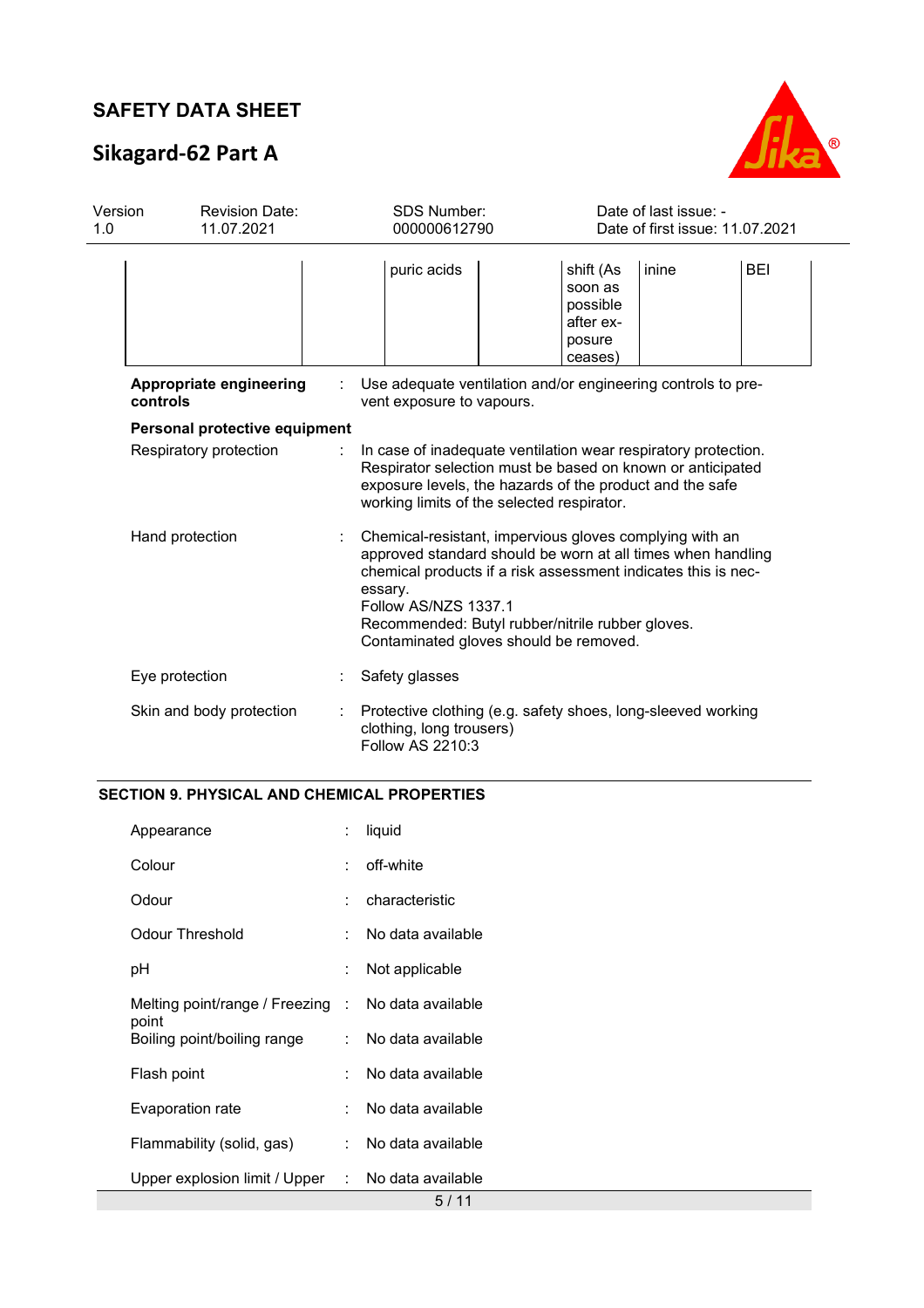# **Sikagard-62 Part A**



| Version<br>1.0 | <b>Revision Date:</b><br>11.07.2021                   |                      | <b>SDS Number:</b><br>000000612790                                                                                                                                      | Date of last issue: -<br>Date of first issue: 11.07.2021 |
|----------------|-------------------------------------------------------|----------------------|-------------------------------------------------------------------------------------------------------------------------------------------------------------------------|----------------------------------------------------------|
|                | flammability limit                                    |                      |                                                                                                                                                                         |                                                          |
|                | Lower explosion limit / Lower :<br>flammability limit |                      | No data available                                                                                                                                                       |                                                          |
|                | Vapour pressure                                       |                      | $0.01$ hPa                                                                                                                                                              |                                                          |
|                | Relative vapour density                               |                      | No data available                                                                                                                                                       |                                                          |
|                | Density                                               |                      | 1.46 g/cm3 (20 $^{\circ}$ C (68 $^{\circ}$ F))                                                                                                                          |                                                          |
|                | Solubility(ies)<br>Water solubility                   |                      | No data available                                                                                                                                                       |                                                          |
|                | Solubility in other solvents                          | $\ddot{\phantom{a}}$ | No data available                                                                                                                                                       |                                                          |
|                | Partition coefficient: n-                             |                      | No data available                                                                                                                                                       |                                                          |
|                | octanol/water<br>Auto-ignition temperature            |                      | No data available                                                                                                                                                       |                                                          |
|                | Decomposition temperature                             |                      | No data available                                                                                                                                                       |                                                          |
|                | Viscosity<br>Viscosity, dynamic                       |                      | No data available                                                                                                                                                       |                                                          |
|                | Viscosity, kinematic                                  |                      | > 7 mm2/s (40 °C (104 °F))                                                                                                                                              |                                                          |
|                | <b>Explosive properties</b>                           |                      | No data available                                                                                                                                                       |                                                          |
|                | Oxidizing properties                                  |                      | No data available                                                                                                                                                       |                                                          |
|                | Volatile organic compounds                            |                      | Directive 2010/75/EU of 24 November 2010 on industrial<br>emissions (integrated pollution prevention and control)<br>Volatile organic compounds (VOC) content: 3.7% w/w |                                                          |

### **SECTION 10. STABILITY AND REACTIVITY**

| Reactivity                                | ÷ | No dangerous reaction known under conditions of normal use. |
|-------------------------------------------|---|-------------------------------------------------------------|
| Chemical stability                        |   | : The product is chemically stable.                         |
| Possibility of hazardous reac- :<br>tions |   | Stable under recommended storage conditions.                |
| Conditions to avoid                       |   | No data available                                           |
| Incompatible materials                    |   | see section 7.                                              |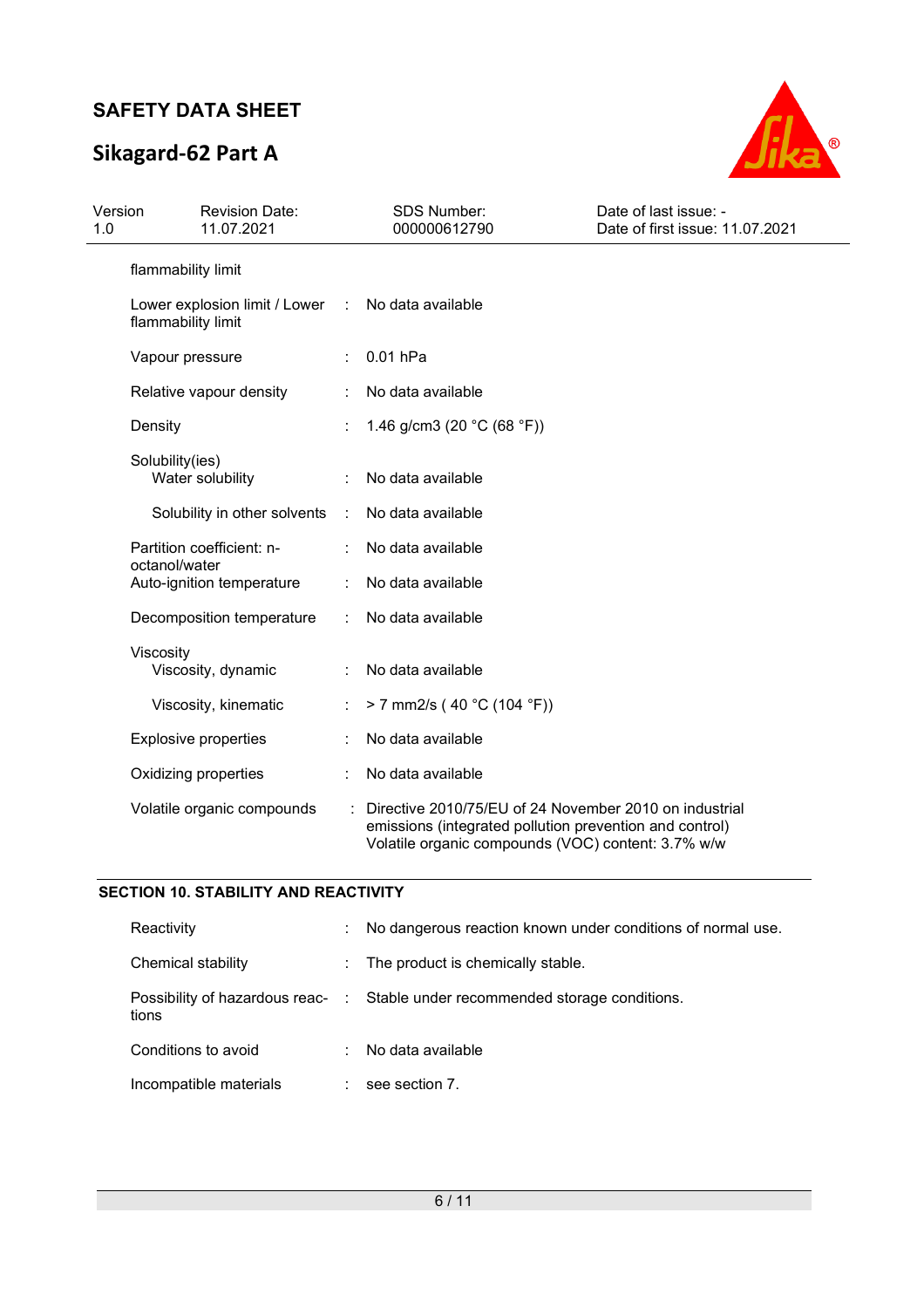# **Sikagard-62 Part A**



| Version<br>1.0 | <b>Revision Date:</b><br>11.07.2021                                                                  |    | <b>SDS Number:</b><br>000000612790   | Date of last issue: -<br>Date of first issue: 11.07.2021 |  |  |  |  |
|----------------|------------------------------------------------------------------------------------------------------|----|--------------------------------------|----------------------------------------------------------|--|--|--|--|
|                | <b>SECTION 11. TOXICOLOGICAL INFORMATION</b>                                                         |    |                                      |                                                          |  |  |  |  |
|                | <b>Acute toxicity</b><br>Not classified based on available information.                              |    |                                      |                                                          |  |  |  |  |
|                | Components:<br>reaction product: bisphenol-A-(epichlorhydrin); epoxy resin (number average molecular |    |                                      |                                                          |  |  |  |  |
|                | weight $\leq 700$ ):<br>Acute oral toxicity                                                          |    | LD50 Oral (Rat): > 5,000 mg/kg       |                                                          |  |  |  |  |
|                | Acute dermal toxicity                                                                                |    | LD50 Dermal (Rabbit): > 20,000 mg/kg |                                                          |  |  |  |  |
|                | xylene:<br>Acute oral toxicity                                                                       | ÷. | LD50 Oral (Rat): 3,523 mg/kg         |                                                          |  |  |  |  |
|                | Acute dermal toxicity                                                                                | ÷  | LD50 Dermal (Rabbit): 1,700 mg/kg    |                                                          |  |  |  |  |
|                | <b>Skin corrosion/irritation</b><br>Causes skin irritation.                                          |    |                                      |                                                          |  |  |  |  |
|                | Serious eye damage/eye irritation<br>Causes serious eye irritation.                                  |    |                                      |                                                          |  |  |  |  |
|                | Respiratory or skin sensitisation                                                                    |    |                                      |                                                          |  |  |  |  |
|                | <b>Skin sensitisation</b><br>May cause an allergic skin reaction.                                    |    |                                      |                                                          |  |  |  |  |
|                | <b>Respiratory sensitisation</b><br>Not classified based on available information.                   |    |                                      |                                                          |  |  |  |  |
|                | <b>Chronic toxicity</b>                                                                              |    |                                      |                                                          |  |  |  |  |
|                | <b>Germ cell mutagenicity</b><br>Not classified based on available information.                      |    |                                      |                                                          |  |  |  |  |
|                | Carcinogenicity<br>Not classified based on available information.                                    |    |                                      |                                                          |  |  |  |  |
|                | <b>Reproductive toxicity</b><br>Not classified based on available information.                       |    |                                      |                                                          |  |  |  |  |
|                | <b>STOT - single exposure</b><br>Not classified based on available information.                      |    |                                      |                                                          |  |  |  |  |
|                | <b>STOT</b> - repeated exposure<br>Not classified based on available information.                    |    |                                      |                                                          |  |  |  |  |
|                | <b>Aspiration toxicity</b><br>Not classified based on available information.                         |    |                                      |                                                          |  |  |  |  |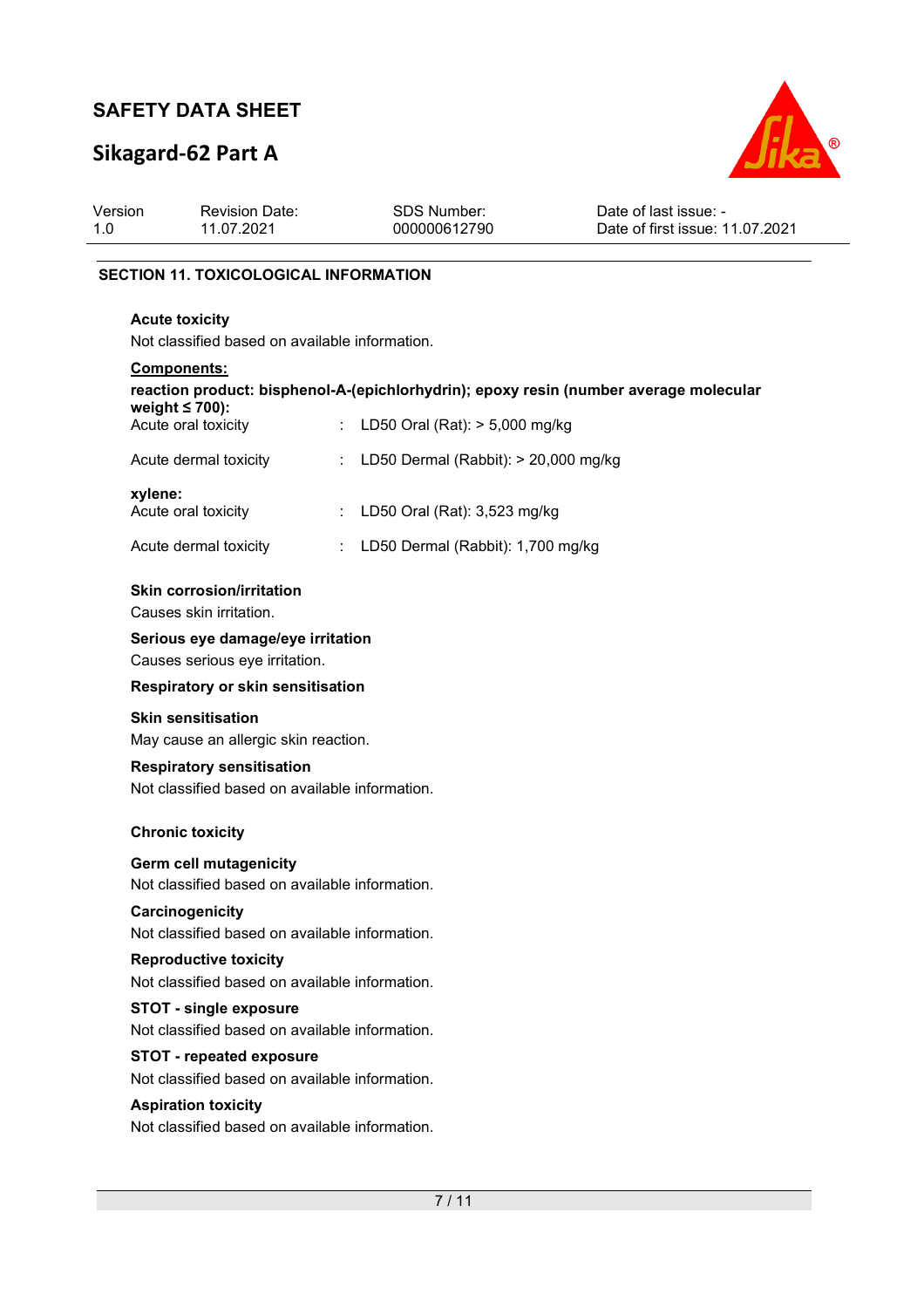# **Sikagard-62 Part A**



| Version | <b>Revision Date:</b> | <b>SDS Number:</b> | Date of last issue: -           |
|---------|-----------------------|--------------------|---------------------------------|
| 1.0     | 11.07.2021            | 000000612790       | Date of first issue: 11.07.2021 |
|         |                       |                    |                                 |

### **SECTION 12. ECOLOGICAL INFORMATION**

### **Ecotoxicity**

| <b>Components:</b>                                                                                            |                  |                                                                                                                               |  |  |
|---------------------------------------------------------------------------------------------------------------|------------------|-------------------------------------------------------------------------------------------------------------------------------|--|--|
| reaction product: bisphenol-A-(epichlorhydrin); epoxy resin (number average molecular<br>weight $\leq 700$ ): |                  |                                                                                                                               |  |  |
| Toxicity to fish                                                                                              | $\mathbb{R}^{n}$ | LC50 (Oncorhynchus mykiss (rainbow trout)): 2 mg/l<br>Exposure time: 96 h                                                     |  |  |
| aquatic invertebrates                                                                                         |                  | Toxicity to daphnia and other : EC50 (Daphnia magna (Water flea)): 1.8 mg/l<br>Exposure time: 48 h                            |  |  |
| xylene:<br>Toxicity to algae/aquatic<br>plants                                                                |                  | : EC50 (Pseudokirchneriella subcapitata (green algae)): 2.2<br>mg/l<br>Exposure time: 72 h<br>Method: OECD Test Guideline 201 |  |  |
| Toxicity to fish (Chronic tox-<br>icity)                                                                      |                  | : NOEC (Oncorhynchus mykiss (rainbow trout)): > 1.3 mg/l<br>Exposure time: 56 d                                               |  |  |
| aquatic invertebrates (Chron-<br>ic toxicity)                                                                 |                  | Toxicity to daphnia and other : NOEC (Daphnia (water flea)): 1.17 mg/l<br>Exposure time: 7 d                                  |  |  |
| Persistence and degradability<br>No data available                                                            |                  |                                                                                                                               |  |  |
| <b>Bioaccumulative potential</b><br>No data available                                                         |                  |                                                                                                                               |  |  |
| <b>Mobility in soil</b><br>No data available                                                                  |                  |                                                                                                                               |  |  |
| <b>Other adverse effects</b>                                                                                  |                  |                                                                                                                               |  |  |
| <b>Product:</b><br>Additional ecological infor-<br>mation                                                     |                  | : Toxic to aquatic life with long lasting effects.                                                                            |  |  |

## **SECTION 13. DISPOSAL CONSIDERATIONS**

| <b>Disposal methods</b> |                                                                                                                                                                                                                          |
|-------------------------|--------------------------------------------------------------------------------------------------------------------------------------------------------------------------------------------------------------------------|
| Waste from residues     | The product should not be allowed to enter drains, water<br>courses or the soil.<br>Do not contaminate ponds, waterways or ditches with chemi-<br>cal or used container.<br>Send to a licensed waste management company. |
| Contaminated packaging  | Empty remaining contents.<br>Dispose of as unused product.                                                                                                                                                               |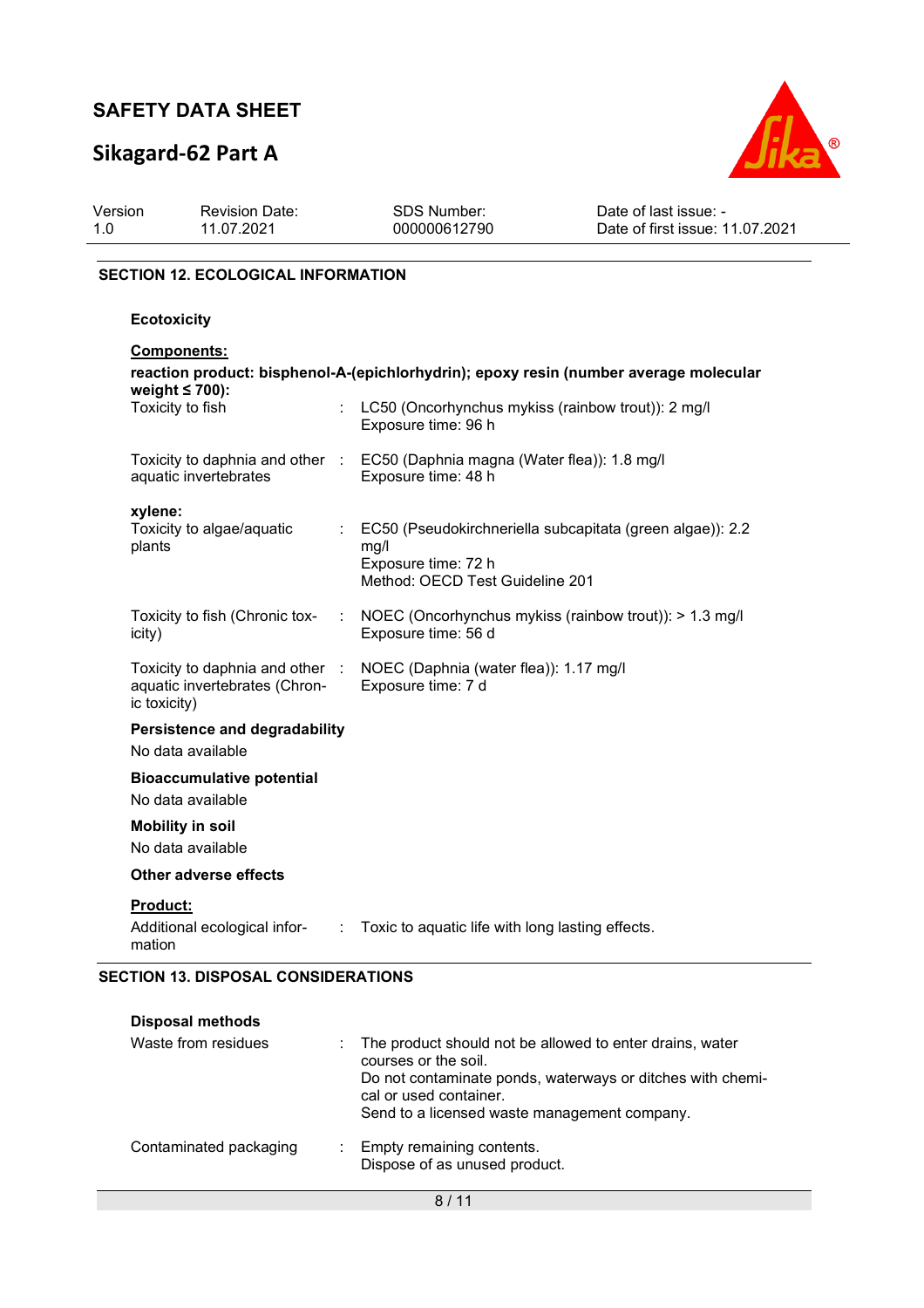## **Sikagard-62 Part A**



| Version | <b>Revision Date:</b> | SDS Number:  | Date of last issue: -           |
|---------|-----------------------|--------------|---------------------------------|
| 1.0     | 11.07.2021            | 000000612790 | Date of first issue: 11.07.2021 |

Do not re-use empty containers.

If potential for exposure exists refer to Section 8 for specific personal protective equipment.

#### **SECTION 14. TRANSPORT INFORMATION**

#### **International Regulations**

| <b>IATA-DGR</b>                               |    |                                                        |
|-----------------------------------------------|----|--------------------------------------------------------|
| UN/ID No.                                     |    | <b>UN 3082</b>                                         |
| Proper shipping name                          |    | Environmentally hazardous substance, liquid, n.o.s.    |
| Class                                         |    | 9                                                      |
| Packing group                                 |    | Ш                                                      |
| Labels                                        |    | Miscellaneous                                          |
| Packing instruction (cargo<br>aircraft)       |    | 964                                                    |
| Packing instruction (passen-<br>ger aircraft) | d. | 964                                                    |
| <b>IMDG-Code</b>                              |    |                                                        |
| UN number                                     |    | <b>UN 3082</b>                                         |
| Proper shipping name                          | t. | ENVIRONMENTALLY HAZARDOUS SUBSTANCE, LIQUID,<br>N.O.S. |
| Class                                         |    | 9                                                      |
| Packing group                                 | ÷  | Ш                                                      |
| Labels                                        |    | 9                                                      |
| EmS Code                                      | ÷  | F-A, S-F                                               |
| Marine pollutant                              |    | no                                                     |

#### **Transport in bulk according to Annex II of MARPOL 73/78 and the IBC Code**

Not applicable for product as supplied.

#### **National Regulations**

| <b>ADG</b>           |    |                                                        |
|----------------------|----|--------------------------------------------------------|
| UN number            |    | <b>UN 3082</b>                                         |
| Proper shipping name |    | ENVIRONMENTALLY HAZARDOUS SUBSTANCE, LIQUID,<br>N.O.S. |
| Class                | ÷. | -9                                                     |
| Packing group        | t. | Ш                                                      |
| Labels               |    | 9                                                      |
| <b>Hazchem Code</b>  |    | $\cdot$ $\cdot$ 3Z                                     |

#### **Special precautions for user**

The transport classification(s) provided herein are for informational purposes only, and solely based upon the properties of the unpackaged material as it is described within this Safety Data Sheet. Transportation classifications may vary by mode of transportation, package sizes, and variations in regional or country regulations.

#### **SECTION 15. REGULATORY INFORMATION**

**Safety, health and environmental regulations/legislation specific for the substance or mixture**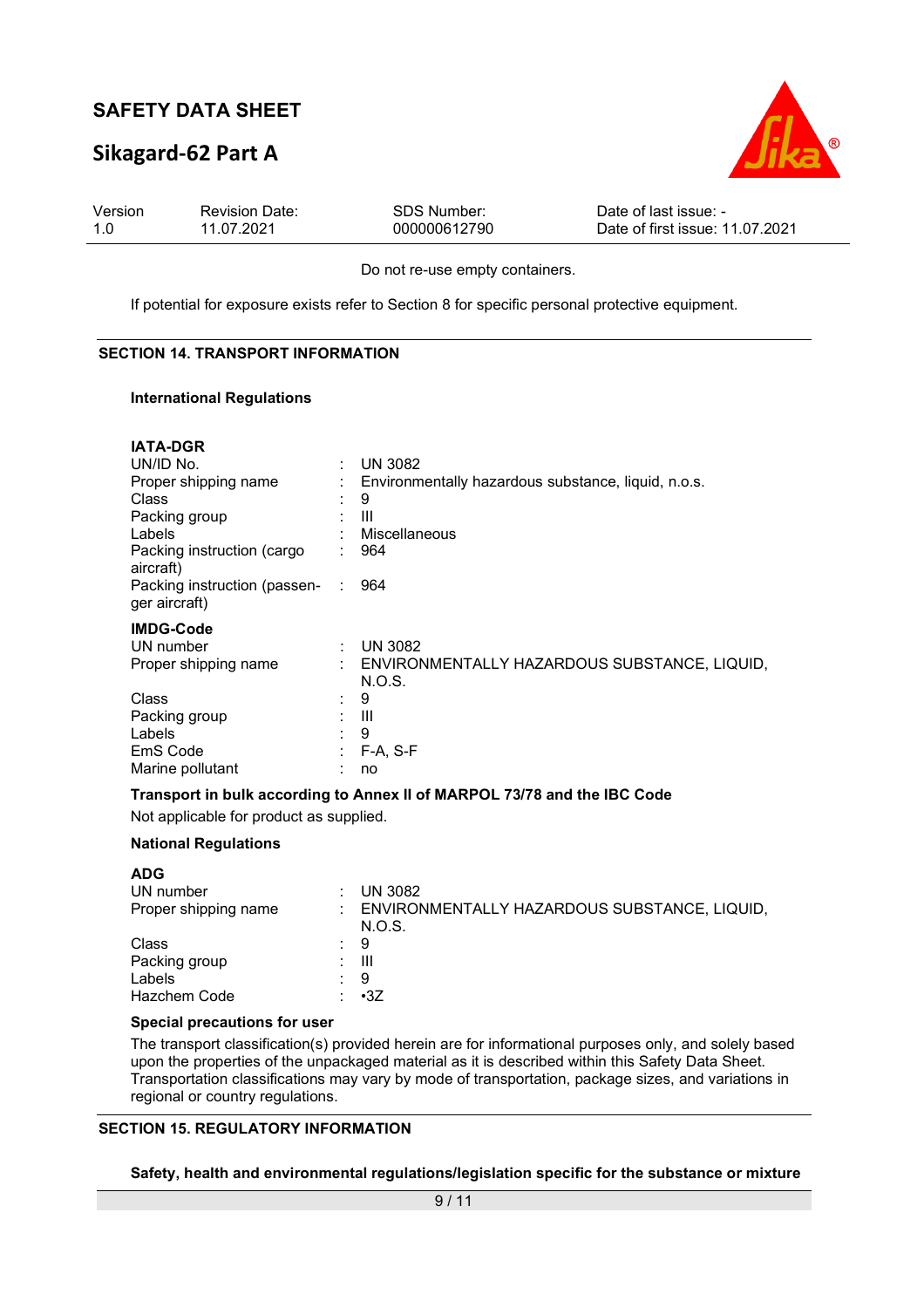# **Sikagard-62 Part A**



| Version<br>1.0 | <b>Revision Date:</b><br>11.07.2021                                                                                                         | <b>SDS Number:</b><br>000000612790        | Date of last issue: -<br>Date of first issue: 11.07.2021                                                                                                                                                                |
|----------------|---------------------------------------------------------------------------------------------------------------------------------------------|-------------------------------------------|-------------------------------------------------------------------------------------------------------------------------------------------------------------------------------------------------------------------------|
|                | Standard for the Uniform<br>Scheduling of Medicines and<br><b>Poisons</b>                                                                   | Schedule 5                                |                                                                                                                                                                                                                         |
|                | International Chemical Weapons Convention (CWC)<br>Schedules of Toxic Chemicals and Precursors<br><b>Prohibition/Licensing Requirements</b> |                                           | Not applicable<br>÷<br>There is no applicable prohibition,<br>authorisation and restricted use<br>requirements, including for carcino-<br>gens referred to in Schedule 10 of<br>the model WHS Act and Regula-<br>tions. |
|                | The components of this product are reported in the following inventories:<br><b>AIIC</b>                                                    |                                           | : On the inventory, or in compliance with the inventory                                                                                                                                                                 |
|                | <b>SECTION 16. OTHER INFORMATION</b>                                                                                                        |                                           |                                                                                                                                                                                                                         |
|                | <b>Revision Date</b>                                                                                                                        | 11.07.2021                                |                                                                                                                                                                                                                         |
|                | Date format<br>t.                                                                                                                           | dd.mm.yyyy                                |                                                                                                                                                                                                                         |
|                |                                                                                                                                             |                                           |                                                                                                                                                                                                                         |
|                | <b>Full text of other abbreviations</b>                                                                                                     |                                           |                                                                                                                                                                                                                         |
|                | <b>ACGIH BEI</b>                                                                                                                            | ACGIH - Biological Exposure Indices (BEI) |                                                                                                                                                                                                                         |
|                | AU OEL                                                                                                                                      |                                           | Australia. Workplace Exposure Standards for Airborne Con-                                                                                                                                                               |
|                |                                                                                                                                             | taminants.                                |                                                                                                                                                                                                                         |
|                | AU OEL / TWA                                                                                                                                | Exposure standard - time weighted average |                                                                                                                                                                                                                         |
|                | AU OEL / STEL<br><b>ADG</b>                                                                                                                 | Australian Dangerous Goods Code.          | Exposure standard - short term exposure limit                                                                                                                                                                           |
|                | <b>ADR</b>                                                                                                                                  |                                           | European Agreement concerning the International Carriage of                                                                                                                                                             |
|                |                                                                                                                                             | Dangerous Goods by Road                   |                                                                                                                                                                                                                         |
|                | CAS                                                                                                                                         | <b>Chemical Abstracts Service</b>         |                                                                                                                                                                                                                         |
|                | <b>DNEL</b>                                                                                                                                 | Derived no-effect level                   |                                                                                                                                                                                                                         |
|                | <b>EC50</b>                                                                                                                                 | Half maximal effective concentration      |                                                                                                                                                                                                                         |
|                | <b>GHS</b>                                                                                                                                  | Globally Harmonized System                |                                                                                                                                                                                                                         |
|                | <b>IATA</b>                                                                                                                                 | International Air Transport Association   |                                                                                                                                                                                                                         |
|                | <b>IMDG</b>                                                                                                                                 |                                           | International Maritime Code for Dangerous Goods                                                                                                                                                                         |
|                | LD50                                                                                                                                        | test animals)                             | Median lethal dosis (the amount of a material, given all at<br>once, which causes the death of 50% (one half) of a group of                                                                                             |
|                | <b>LC50</b>                                                                                                                                 |                                           | Median lethal concentration (concentrations of the chemical in<br>air that kills 50% of the test animals during the observation                                                                                         |
|                |                                                                                                                                             | period)                                   | International Convention for the Prevention of Pollution from                                                                                                                                                           |
|                | <b>MARPOL</b>                                                                                                                               |                                           | Ships, 1973 as modified by the Protocol of 1978                                                                                                                                                                         |
|                | <b>OEL</b>                                                                                                                                  | Occupational Exposure Limit               |                                                                                                                                                                                                                         |
|                | <b>PBT</b>                                                                                                                                  | Persistent, bioaccumulative and toxic     |                                                                                                                                                                                                                         |
|                | <b>PNEC</b>                                                                                                                                 | Predicted no effect concentration         |                                                                                                                                                                                                                         |
|                | <b>REACH</b>                                                                                                                                |                                           | Regulation (EC) No 1907/2006 of the European Parliament                                                                                                                                                                 |
|                |                                                                                                                                             |                                           | and of the Council of 18 December 2006 concerning the Reg-<br>istration, Evaluation, Authorisation and Restriction of Chemi-<br>cals (REACH), establishing a European Chemicals Agency                                  |